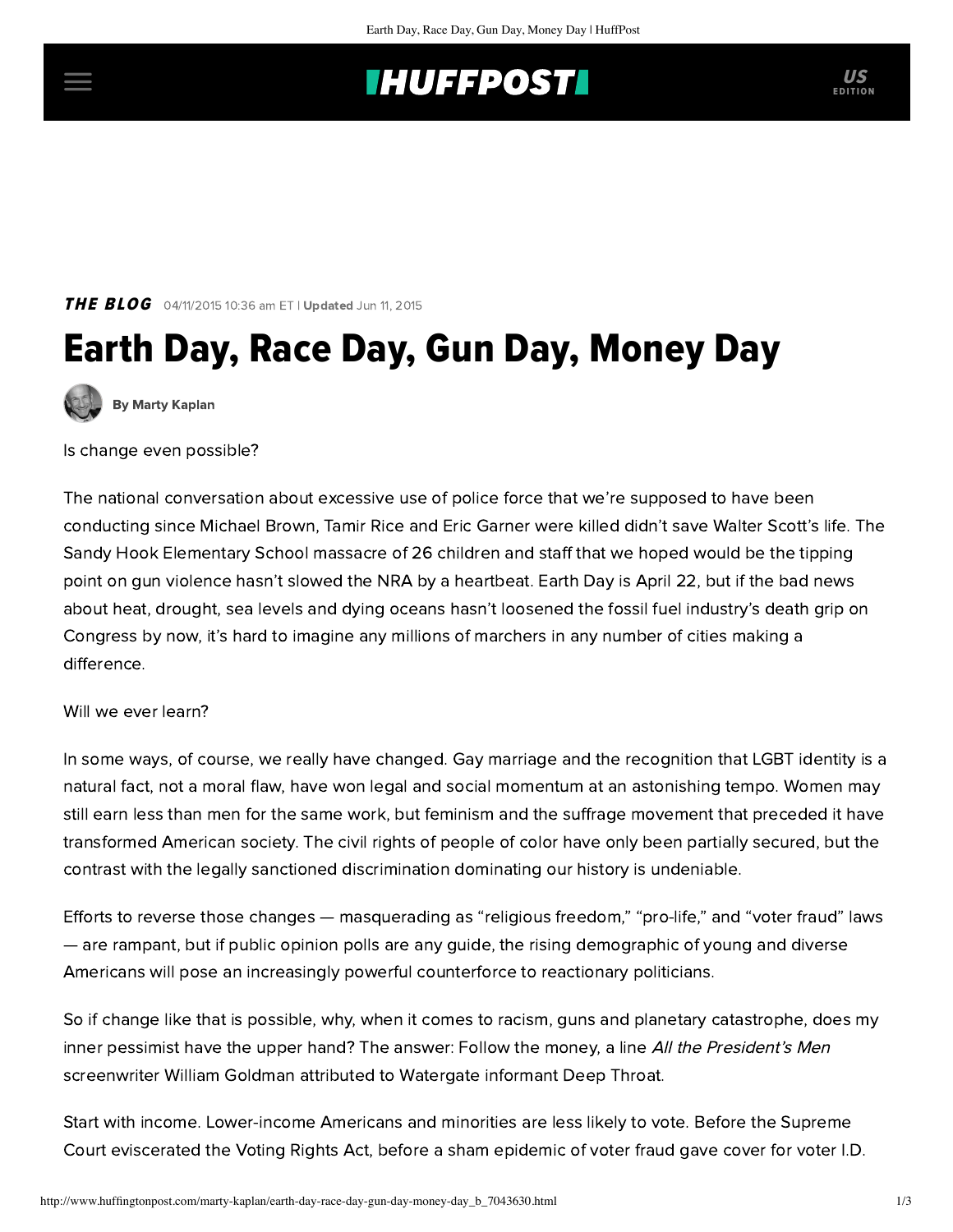#### Earth Day, Race Day, Gun Day, Money Day | HuffPost

laws that disenfranchise the poor even more, they already faced disproportionate barriers like the cost of time off from work and the cost of transportation to distant polling places with long lines. Since they vote less, it's no wonder there have been glaring disparities between minorities in the population and minorities on the city council and in the police force in places like Ferguson, Mo. and North Charleston, S.C. Whether or not racism plays a role, cities whose power structures don't reflect who their citizens are don't think twice about basing municipal revenues on traffic stops and arrests that have the effect of targeting people of color.

Then there's the money in politics. The NRA and its affiliates spent [\\$36 million](http://www.propublica.org/article/voting-rights-by-state-map) on campaign contributions, ads and lobbying in the 2014 federal election cycle. This understates its influence, which flows from its [power to mobilize its members to bombard Congress with anti-gun control messages; the NRA spent \\$57](http://www.huffingtonpost.com/2012/12/17/gun-lobby-nra_n_2317885.html) million on internal communication alone in 2010 (the most recent figure I could find). Former New York mayor Mike Bloomberg said he would spend [\\$50 million](http://www.nytimes.com/2014/04/16/us/bloomberg-plans-a-50-million-challenge-to-the-nra.html) to fight the NRA, but so far the gun lobby has been more effective than its opponents at threatening to [make politicians'](http://www.motherjones.com/politics/2013/05/nra-national-rifle-association-money-influence) lives miserable if they don't do their bidding.

Yet Americans back gun safety policies by [outsized majorities](http://www.pewresearch.org/fact-tank/2015/01/09/a-public-opinion-trend-that-matters-priorities-for-gun-policy/): 85 percent favor background checks for private and gun show sales; 80 percent favor preventing people with mental illness from purchasing guns; 67% want a federal database to track gun sales; 58 percent want a ban on semi-automatic weapons; 54% want a ban on high-capacity ammunition clips. Only [9 percent](http://www.people-press.org/2013/03/12/section-2-opinions-of-gun-owners-non-gun-owners/) say they or someone in their household is a member of the NRA, but the fortune the NRA spends to mobilize that minority has meant that no public revulsion, no matter how horrifying its cause, gets translated into changes that most Americans want.

April 22 is the 45th anniversary of Earth Day. Its organizers [say](http://www.prnewswire.com/news-releases/earth-day-2015-everything-you-need-to-know-300063043.html) "more than 1 billion people in 192 countries will take actions at Earth Day events, making it the largest environmental civic action in the world." Those actions include the largest climate petition ever; Climate Change Education Week; a Green Cities initiative; Faith Based Earth Day; and Acts of Green, whose goal is two billion people taking steps to protect the planet by December 2016, when the UN's climate change conference in Paris will put a global agreement to a vote.

Will Earth Day matter? Has the [news](http://time.com/3672276/climate-change-oceans/) that 2014 was the hottest year on record mattered? Or the death of coral reefs and the collapse of fish stocks? Or water rationing in California? The first Earth Days helped awaken the world to toxins in our earth, air and water, to renewable energy and recycling. But the carbonindustrial complex has spent billions ever since - more than [\\$721 million](http://thinkprogress.org/climate/2014/12/23/3606630/fossil-fuel-spending-midterm-elections/) just in the U.S., just in the 2014 midterm elections and much of it undisclosed [dark money](http://www.nationofchange.org/2014/11/30/koch-connected-nonprofits-use-dark-money-fight-political-disclosure/) - to buy politicians and sow science [doubt](http://www.merchantsofdoubt.org/) and climate change [denial.](http://www.theguardian.com/environment/2015/mar/25/fossil-fuel-firms-are-still-bankrolling-climate-denial-lobby-groups)

Political campaigns require billions of dollars each campaign cycle to buy advertising on TV stations that get free licenses from the public to profit from airwaves we own, effectively making candidates rent-boys and -girls for special interests. Thanks to the Supreme Court, corporations can now secretly spend as much on that as they want, and states can now erect barriers to voting by many of the people most affected by the policies those special interests are purchasing.